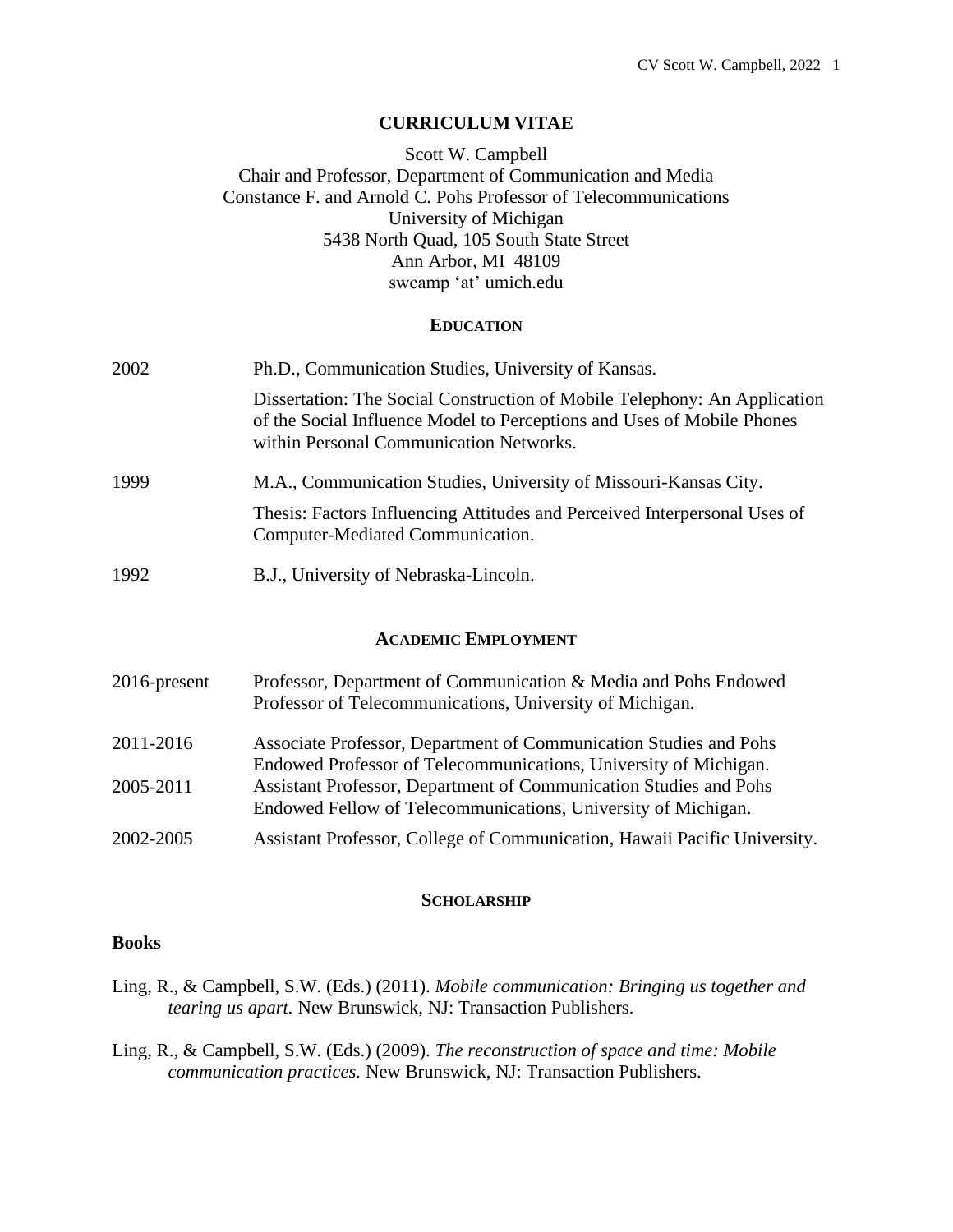## **Industry/Policy Reports**

Lenhart, A., Ling, R., Campbell, S.W., & Purcell, K. (2010, April). Teens and mobile phones. A project of the Pew Research Center and the University of Michigan. Available at http://www.pewinternet.org/Reports/2010/Teens-and-Mobile-Phones.aspx

## **Articles and Chapters**

- Yu., W., Kuru, O., Campbell, S. W., & Baruh, L. (2022). Explaining health misinformation belief through news, social, and alternative health media use: The moderating roles of need for cognition and faith in intuition. *Health Communication,* online first.
- Kuru, O., Campbell, S. W., Bayer, J., Baruh, L., Ling, R. (2022). Encountering and correcting misinformation on WhatsApp: The roles of user motivations and trust in messaging group members. In Wasserman, H. and Madrid-Morales, D. (eds.), *Disinformation in the Global South.* Routledge*.*
- Campbell, S.W., & Ross, M. Q. (2021). Re-conceptualizing solitude in the digital era: From "being alone" to "noncommunication." *Communication Theory*, online first.
- Campbell, S. W., Zhao, F., Frith, J., & Liang, F. (2021). Imagining 5G: Public sense-making through advertising in China and the US. *Mobile Media & Communication, 9*(3), 546- 562.
- Ross, M. Q., & Campbell, S. W. (2021). Thinking and feeling through mobile media and communication: A review of cognitive and affective implications, 9, 147-166. *Review of Communication Research*.
- Campbell, S. W. (2020). Cutting the cord: Social and scholarly revolutions as CMC goes mobile. *Journal of Computer-Mediated Communication*, *25*(1), 101-110.
- Campbell, S. W. (2019). From frontier to field: Old and new theoretical directions in mobile communication studies. *Communication Theory, 29*(1), 46-65.
- Campbell, S. W., & Ling, R. (2019). Effects of mobile communication: Revolutions in an evolving field. In J. Bryant, M. Oliver, & A. Raney (Eds.), *Media effects: Advances in theory and research* (4th Ed.) (592-606). Routledge.
- Campbell, S. W., Wang, E., & Bayer, J. B. (2019). Mobile communication and the self: Paradigms within a field in transition. In R. Ling, G. Goggin, L. Fortunati, S. Lim, & Y. Li (eds.). *Oxford Handbook of Mobile Communication, Culture, and Information* (42-53). Oxford University Press.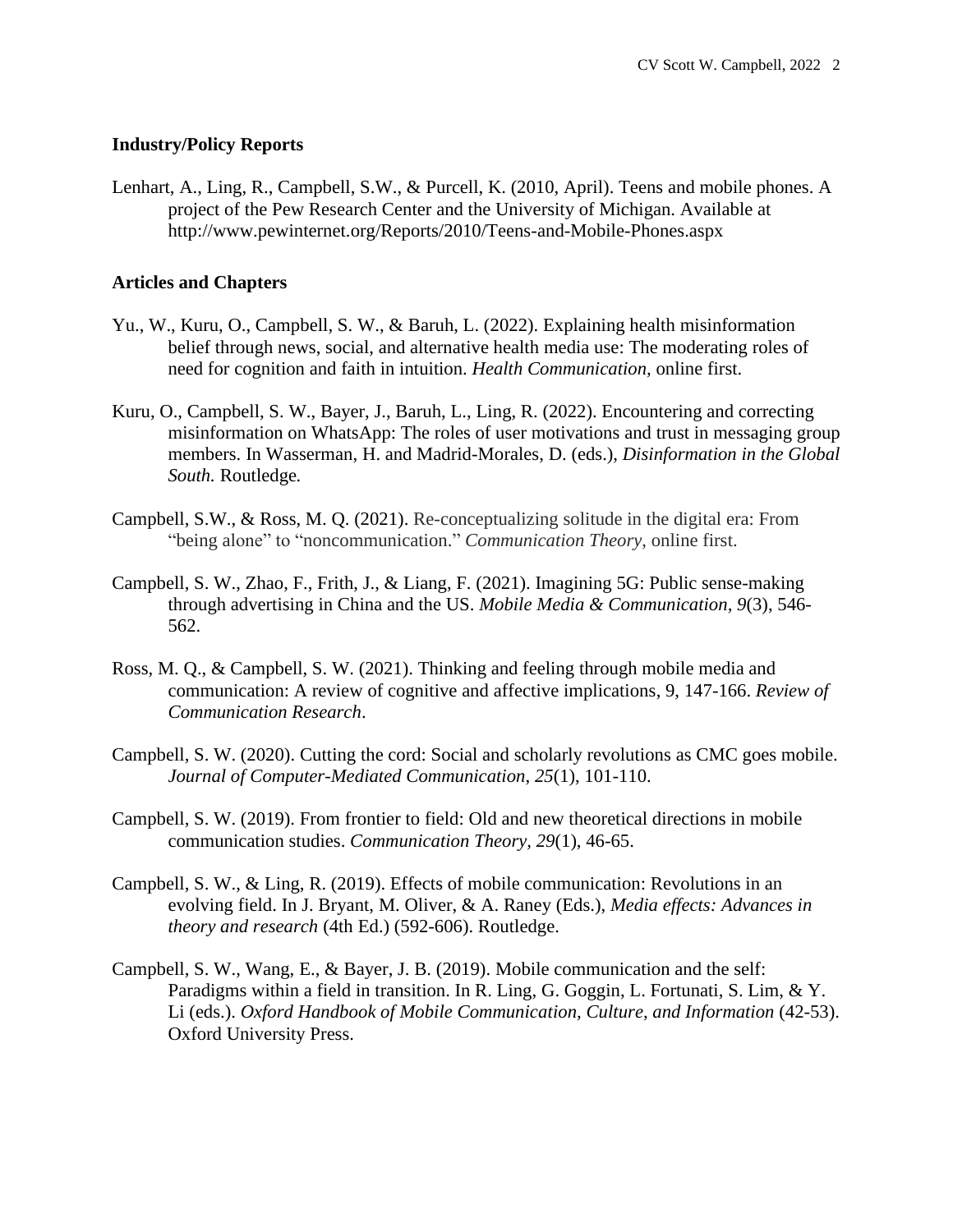- Campbell, S. W. (2019). *Mobile media.* In D. Merskin (Ed.). The SAGE international encyclopedia of mass media and society. SAGE Publishing. doi: http://dx.doi.org/10.4135/9781483375519.n422
- Kuru, O., Bayer, J. B., Pasek, J., Campbell, S. W. (2017). Understanding and measuring mobile Facebook use: Who, why, and how? *Mobile Media & Communication, 5*(1), 102-120.
- Bayer, J. B., Campbell, S. W., & Ling, R. (2016). Connection cues: Activating mobile communication norms and habits. *Communication Theory, 26*(2), 128-149.
- Bayer, J. B., Dal Cin, S., Campbell, S. W., & Panek, E. (2016). Consciousness and selfregulation in mobile communication. *Human Communication Research, 42*(1), 71-97.
- Campbell, S. W. (2015). Mobile communication and network privatism: A literature review of implications for diverse, weak, and new ties. *Review of Communication Research, 3*(1)*,*  1-20.

Re-printed: Campbell, S. W. (2015). Mobile communication and network privatism: A literature review of implications for diverse, weak, and new ties. In J. R. Carvalheiro and A. S. Telleria (Eds.), *Mobile and digital communication: Approaches to public and private* (23-58)*.* Cohilva, PT: Livros LabCom.

Lee, H., Kwak, N., & Campbell, S. W. (2015). Hearing the other side revisited: The joint workings of cross-cutting discussion and strong tie homogeneity in facilitating deliberative and participatory democracy. *Communication Research, 42*(4), 569-596.

**[AEJMC Political Communication Interest Group's Lynda Lee Kaid Best Published Paper in Political Communication Award Winner]**

- Panek, E., Bayer, J. B., Dal Cin, S., Campbell, S. W. (2015). Automaticity, mindfulness, and self-control as predictors of dangerous texting behavior. *Mobile Media & Communication*, 3(3), 383-400.
- Campbell, S. W., Bayer, J. B., & Ling, R. (2014). The case of the disappearing phone: Implications of Google Glass for the embeddedness of mobile communication. In J. E. Katz (Ed.), *Living inside mobile social media* (3-23)*.* Boston: Boston University Press.
- Lippman, J., Campbell, S. W. (2014). Damned if you do, damned if you don't…if you're a girl: Relational and normative contexts of adolescent sexting in the United States. *Journal of Children and Media, 8*(4), 371-386.
- Ling, R., Baron, N., Lenhart, A., & Campbell, S. W. (2014). 'Girls text really weird': Gender, texting, and identity among teens. *Journal of Children and Media, 8*(4), 423-439.
- Lee, H., Kwak, N., Campbell, S.W., & Ling, R. (2014). Mobile communication and political participation in South Korea: Examining the intersections between informational and relational uses. *Computers in Human Behavior, 38*, 85-92.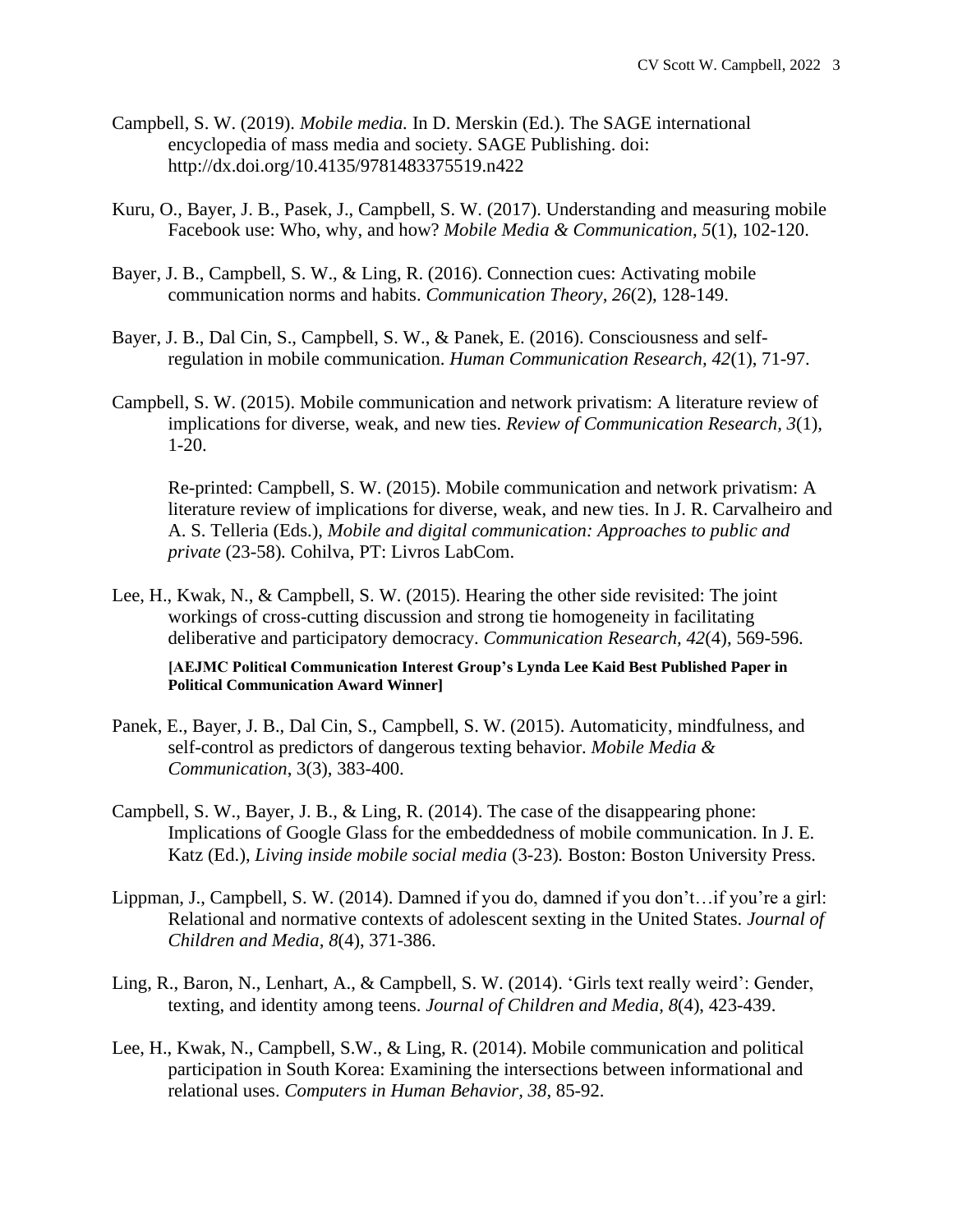- Ling, R., Sundsoy, P., Bjelland, J., & Campbell, S. W. (2014). Small circles: Mobile telephony and the cultivation of the private sphere. *The Information Society, 30*(4), 282-291.
- Campbell, S. W., & Kwak, N. (2014). Mobile media and civic life: Implications of private and public uses of the technology. In G. Goggin & L. Hjorth (Eds.), *The Routledge companion to mobile media* (409-418). New York: Routledge.
- Vanden Abeele, M., Campbell, S. W., Eggermont, S., & Roe, K. (2014). Sexting, mobile porn use and peer group dynamics: Boys' and girls' self-perceived popularity, need for popularity, and perceived peer pressure. *Media Psychology 17*(1), 6-33*.*
- Campbell, S. W., & Ling, R., & Bayer, J. (2014). The structural transformation of mobile communication: Implications for self and society. In M. B. Oliver & A. Raney (Eds.), *Media and social life* (176-188). New York: Routledge.
- Campbell, S. W., & Park, Y-J. (2014). Predictors of mobile sexting among teens. Toward a new explanatory framework. *Mobile Media & Communication 2*(1), 20-39.
- Campbell, S. W. (2013). Mobile media and communication: A new field or just a new journal? *Mobile Media & Communication 1*(1), 8-13.
- Bae, S-Y, Kwak, N., & Campbell, S. W. (2013). Who will cross the border? The transition of political discussion into the newly emerged venues. *Computers in Human Behavior (29)*5, 2081-2089.
- Campbell, S. W., & Kwak, N. (2012). Mobile communication and strong network ties: Shrinking or expanding spheres of political dialogue? *New Media and Society, 14*(2), 262-280.
- Bayer, J. B., & Campbell, S. W. (2012). Texting while driving on automatic: Considering the frequency-independent side of habit. *Computers in Human Behavior 28*(6), 2083-2090.
- Baym, N., Campbell, S.W., Horst, H., Kalyanaraman, S., Oliver, M.B., Rothenbuhler, E., Weber, R., & Miller, K. (2012). Communication the ory and research in the age of new media: A conversation from the CM café. *Communication Monographs, 79*(2), 256-267.
- Park, Y-J., & Campbell, S. W., & Kwak, N. (2012). Affect, cognition, and reward: Predictors of privacy protection online. *Computers in Human Behavior, 28*(3), 1019-1027.
- Campbell, S. W., Kwak, N., & Ling, R. (2012). Mobile communication and social capital: A comparison of Korea and the US. In B. Van Ark, K. Schinasi, & R. Weiss (Eds.), *The linked world: How ICT is transforming societies, cultures, and economies.* Barcelona: Editorial Ariel. [also available for download at: http://ictlinkedworld.com/eng/book.php]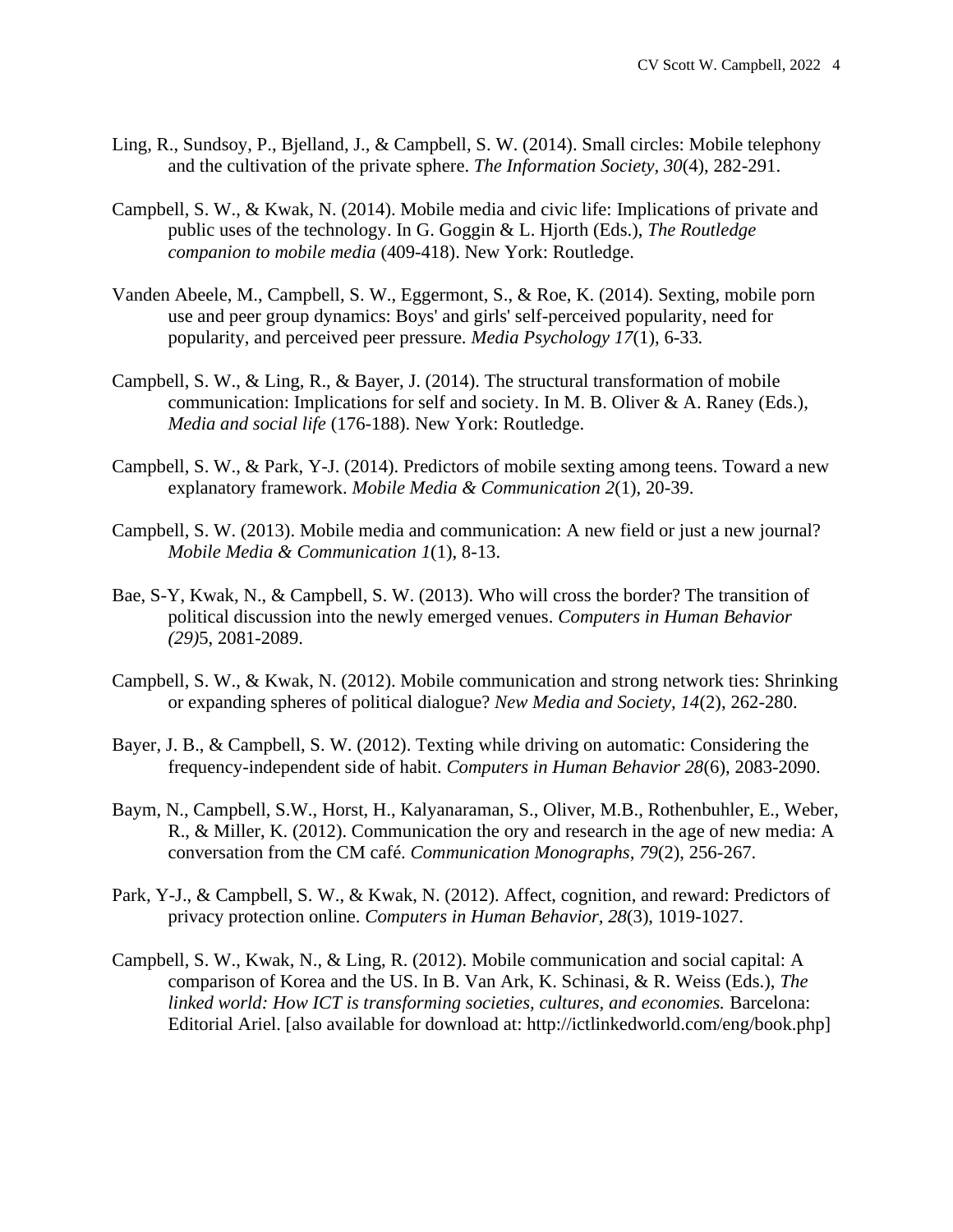- Campbell, S. W., & Kwak, N. (2011). Political involvement in "mobilized" society: The interactive relationships among mobile communication, network characteristics, and political participation. *Journal of Communication, 61*(6), 1005-1024.
- Campbell, S. W., & Kwak, N. (2011). Mobile communication and civil society: Linking patterns and places of use to engagement with others in public. *Human Communication Research, 37*(2), 207-222.
- Kwak, N., Campbell, S. W., & Choi, J., & Bae, S-Y. (2011). Mobile communication and public affairs engagement in Korea: An examination of non-linear relationships between mobile phone use and engagement across age groups. *Asian Journal of Communication, 21*(5), 485-503.
- Campbell, S. W., & Kwak, N. (2011). Mobile communication, social networks, and policy knowledge during the 2008 US presidential election. In J. Katz (Ed.), *Mobile communication: Directions for social policy* (103-116). New Brunswick, NJ: Transaction Publishers.
- Brown, K., Campbell, S. W., & Ling, R. (2011). Mobile phones bridging the digital divide for teens in the US? *Future Internet* (special issue on Social Transformations of the Mobile Internet), *3*(2), 144-158. Available at http://www.mdpi.com/1999-5903/3/2/144/
- Guggenheim, L., Kwak, N., & Campbell, S. W. (2011). The new negative news? Non-traditional news and dimensions of public cynicism during an election. *International Journal of Public Opinion Research, 23*(3), 287-314.
- Campbell, S. W., & Kwak, N. (2010). Mobile communication and civic life: Linking patterns of use to civic and political engagement. *Journal of Communication, 60*(3), 536-555*.*
- Campbell, S. W., & Kwak, N. (2010). Mobile communication and social capital: An analysis of geographically differentiated usage patterns. *New Media and Society, 12*(3), 435-451.
- Campbell, S. W., & Kelley, M. J. (2008). Mobile phone use among alcoholics anonymous members: New sites for recovery. *New Media and Society, 10*(6), 915-933*.*
- Campbell, S. W. (2008). Perceptions of mobile phone use in public: The roles of individualism, collectivism, and focus of the setting. *Communication Reports, 21*(2), 70-81*.*
- Campbell, S. W. (2008). Mobile technology and the body: Apparatgeist, fashion, & function. In J. Katz (Ed.), *Handbook of mobile communication studies* (pp. 153-164). Cambridge, MA: MIT Press.
- Campbell, S. W., & Ling, R. S. (2008). Effects of mobile communication. In J. Bryant & M. Oliver (Eds.), *Media effects: Advances in theory and research* (3rd Ed.) (pp. 592-606)*.*  Mahwah, NJ: Lawrence Erlbaum Associates.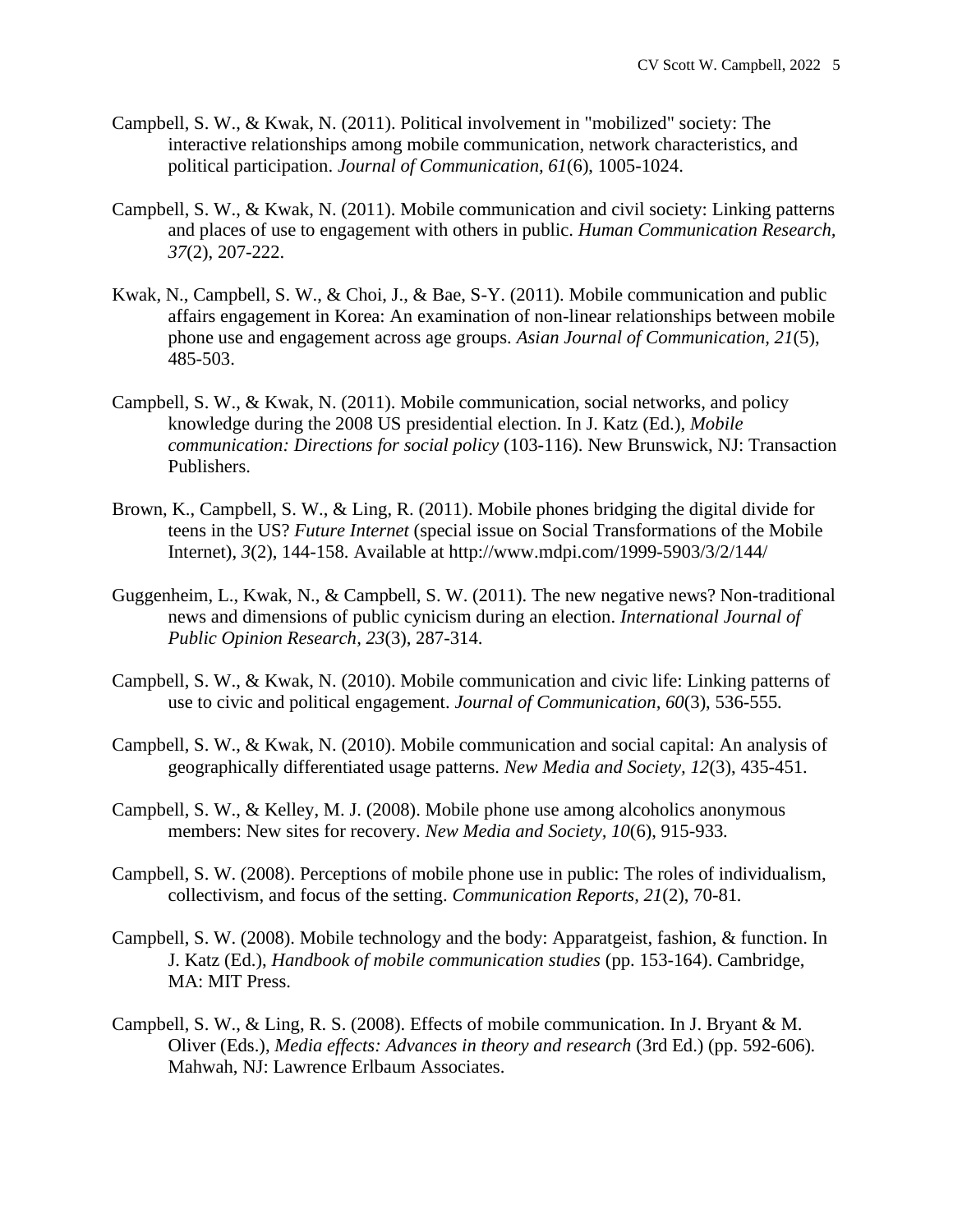- Campbell, S. W., & Park, Y. (2008). Social implications of mobile telephony: The rise of personal communication society. *Sociology Compass, 2*(2), 371-387.
- Hashimoto, S. D., & Campbell, S. W. (2008). The occupation of ethereal locations: Indications of mobile data. *Critical Studies in Media Communication, 25*(5), 537-558.
- Campbell, S. W. (2007). A cross-cultural comparison of perceptions and uses of mobile telephony. *New Media and Society, 9*(2), 343-363.
- Campbell, S. W. (2007). Perceptions of mobile phone use in public settings: A cross-cultural comparison. *International Journal of Communication, 1*(1). Available at <http://ijoc.org/ojs/index.php/ijoc/article/view/169>

Translated version: Campbell, S. W. (2008). Percepciones sobre el uso de telefonos celulares en espacios publicos: Una comparacion intercultural. *Revista Chilena de Communicacion, 1*(1), 9-30.

- Campbell, S. W., & Kelley, M. J. (2006). Mobile phone use in AA networks: An exploratory study. *Journal of Applied Communication Research, 34*(2), 191-208.
- Campbell, S. W. (2006). Perceptions of mobile phones in college classrooms: Ringing, cheating, and classroom policies. *Communication Education, 55*(3), 280-294.
- Campbell, S. W. (2006). The social construction of diversity learning: Reflections from a "Haole." In D. Brunson, B. Jarmon, & L. Lampi (Eds.), *Letters from the future: Linking students and teaching with the diversity of everyday life* (pp. 108-127). Sterling, VA: Stylus Publishing.
- Bunz, U., & Campbell, S. W. (2005). Analysis of discursive fragments in electronic mail. In L. Lederman, D. Gibson, & M. Taylor (Eds.), *Communication theory: A casebook approach,* (pp. 317-334). Dubuque, Iowa: Kendall/Hunt.
- Bunz, U., & Campbell, S. W. (2004). Politeness accommodation in electronic mail. *Communication Research Reports, 21*(3), 11-25.
- Russo, T. C., & Campbell, S. W. (2004). Perceptions of mediated presence in an asynchronous online course: Interplay of communication behaviors and medium. *Distance Education, 25*(2), 216-232.
- Campbell, S. W., & Russo, T. C. (2003). The social construction of mobile telephony: An application of the social influence model to perceptions and uses of mobile phones within personal communication networks. *Communication Monographs*, *70*(4), 317-334.
- Campbell, S. W. (2003). Listening to the voices in an online class. *Qualitative Research Reports in Communication, 4,* 9-15.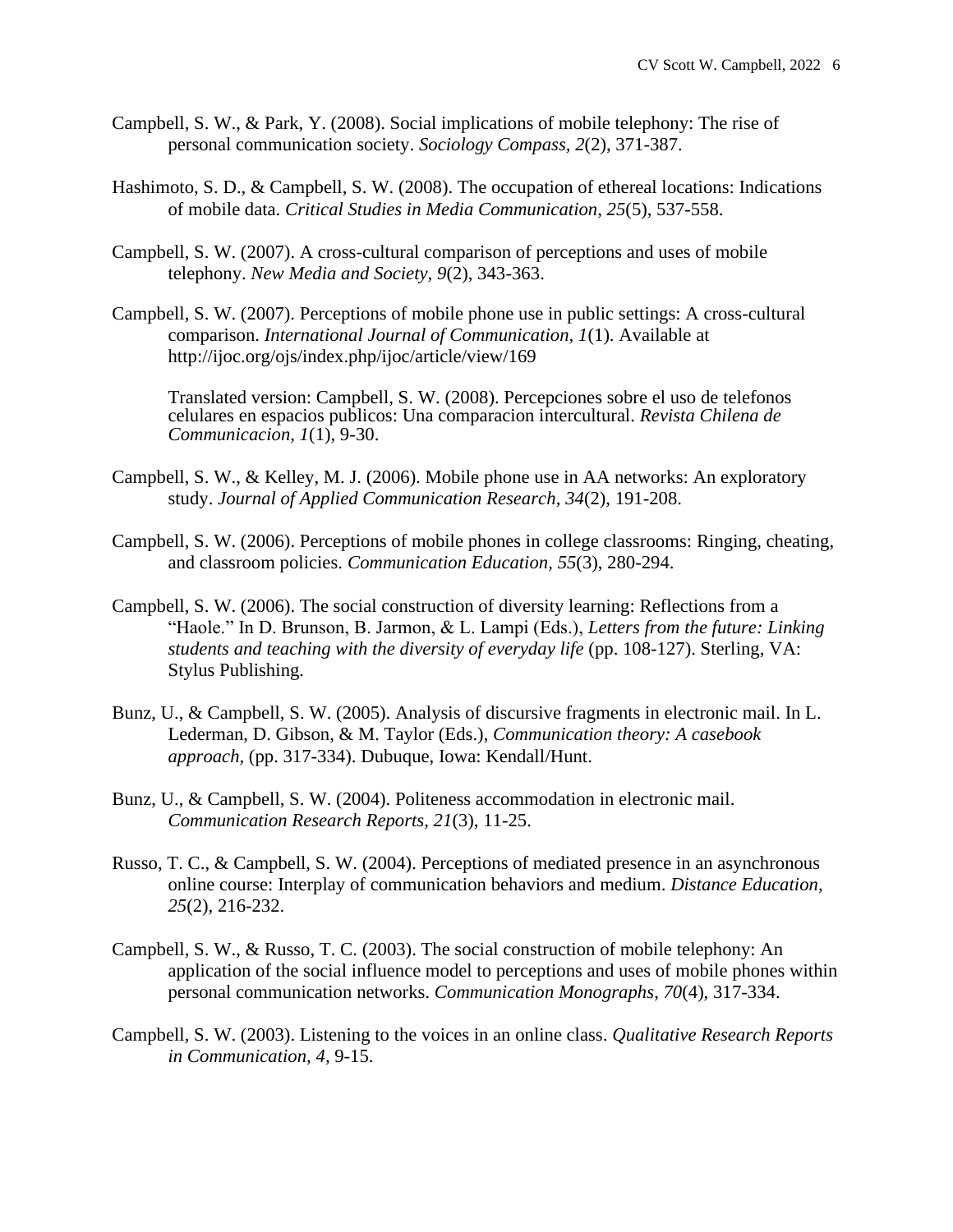- Campbell, S. W. (2002). How can I use PowerPoint effectively as a tool for visual aids? In S. Ventsam, L.M. Lewis, & L. J. Reynard (Eds.), *For talking out loud: A handbook for speaker-audience communication* (pp. 91-93). Dubuque, IA: Kendall/Hunt.
- Campbell, S. W., & Neer, M. R. (2001). The relationship of communication apprehension and interaction involvement to perceptions of computer-mediated communication. *Communication Research Reports, 18*(4), 391-398.
- Campbell, S. W. & Bunz, U. (2001). How can I use technology to support my presentation? Tips and guidelines for effective PowerPoint presentations. In J. Waldeck, S. Ventsam, & C. Edwards (Eds.), *A guide for everyday oratory* (pp. 91-97). Dubuque, IA: Kendall/Hunt.
- Campbell, S. W. (2000). Media choice as a job skill. In T.C. Russo, & D.J. Ford (Eds.), *Handbook for effective business communication* (2<sup>nd</sup> ed., pp. 8-9). New York: McGraw-Hill.
- Russo, T. C., Campbell, S. W., Henry, M. P., & Kosinar, P. (1999). An online graduate class in communication technology: Outcomes and lessons learned. *Electronic Journal of Communication, 9(1).* Available at http://www.cios.org/EJCPUBLIC/009/1/00914.HTML

## **Book Reviews**

- Campbell, S. W. (2007, August). [Review of the book Mobile communication and society: A cross-cultural perspective by Manuel Castells, Mireia Fernandez-Ardevol, Jack Linchuan Qiu, and Araba Sey], *International Journal of Communication, 1.* Available at http://ijoc.org/ojs/index.php/ijoc
- Campbell, S. W. (2004, February). [Review of the book *Speaking into the air: A history of the idea of communication* by John C. Peters]*, Resource Center for Cyberculture Studies*. Available online at http://www.com.washington.edu/rccs/booklist.asp
- Campbell, S. W. (2003, January). [Review of the book *Perpetual contact: Mobile communication, private talk, public performance* by James E. Katz and Mark Aakhus (Eds.)]*, Resource Center for Cyberculture Studies*. Available online at http://www.com.washington.edu/rccs/booklist.asp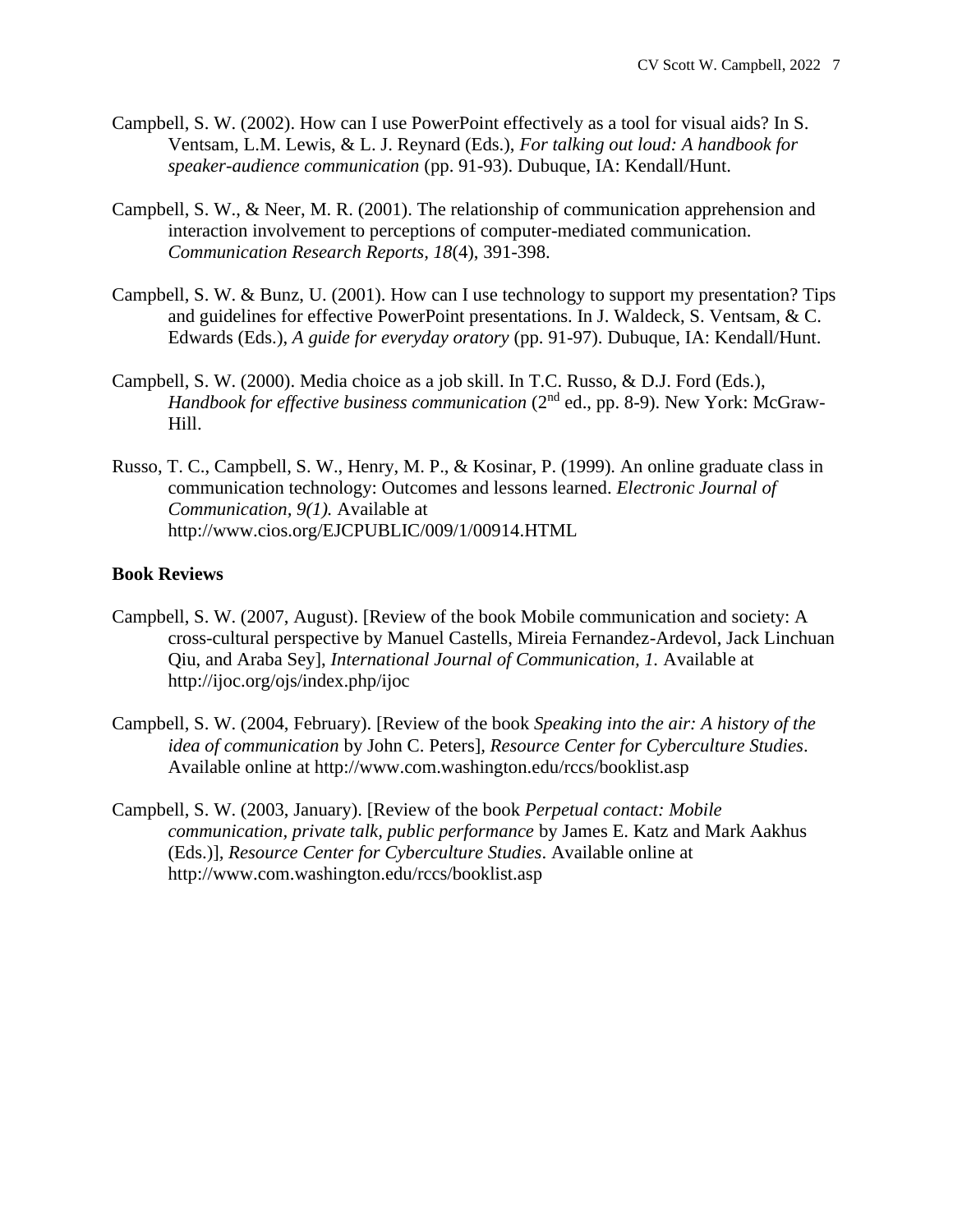#### **Conference/Workshop Paper Presentations**

- Campbell, S. W., & Ross, M. Q. (2021). *The psychological embedding of mobile media & communication.* Paper presented for the International Communication Association (ICA) Annual Conference, May.
- Kuru, O., Campbell, S., Bayer, J. Baruh, L., Ling, R. (2020). *Beyond the forward: The social shaping of (Mis)information through WhatsApp*. Report for Facebook Research, WhatsApp Research Division.
- Kuru, O. Campbell, S.W., Bayer, J. Baruh, L. Ling, R., Cemalcilar, Z. (2019). *Understanding information and news processing in WhatsApp groups: A comparative survey of user perceptions and practices in Turkey, Singapore, and the USA*. Berkman Klein Center for Internet & Society; Shorenstein Center on Media, Politics and Public Policy, Harvard University, Cambridge, MA. (Invited Workshop Presentation)
- Kuru, O. Campbell, S.W., Bayer, J. Baruh, L. Ling, R. (2019). *Understanding political informational processing in WhatsApp groups: A comparative study of user perceptions and practices in Turkey, Singapore, and the USA*. Digital Threats to Democracy Workshop. Social Science Research Council, New York, NY. (Workshop)
- Kuru, O., Campbell, S.W., Bayer, J. Baruh, L. Ling, R. (2019). *Understanding political informational processing in WhatsApp groups: A comparative study of user perceptions and practices in Turkey, Singapore, and the USA*. Political Communication Preconference of the 2019 Conference of the American Political Science Association, Washington, D.C.
- Ross, M. Q., Bayer, J. B., & Campbell, S. W. (2020). *Understanding self-phones: The dimensions of smartphone self-extension.* Paper presented at the International Communication Association (ICA) Annual Conference, May.
- Campbell, S. W., Wang, W-H., & Bayer, J. B. (2019). *Mobile communication and the self: Paradigmatic throughout two decades of perpetual contact.* Paper presented at the International Communication Association (ICA) Annual Conference, May, Washington D.C, US.
- Campbell, S. W. (2018, May). *From frontier to field: Voicing theoretical directions in Mobile Communication Studies.* Paper presented at the International Communication Association (ICA) Annual Conference, May 25, Prague, CZ.
- Campbell, S. W. (2017, May). *Theorizing the mobile in mobile communication studies.* Paper presented at the International Communication Association (ICA) Annual Conference, May 25-29, San Diego, CA.
- Kuru, O., Bayer, J. B., Pasek, J., Campbell, S. W. (2017, November). *Understanding and measuring mobile Facebook use: Who, why, and how?* Paper presented at the National Communication Association (NCA) Annual Conference, November 10-13, Philadelphia, PA.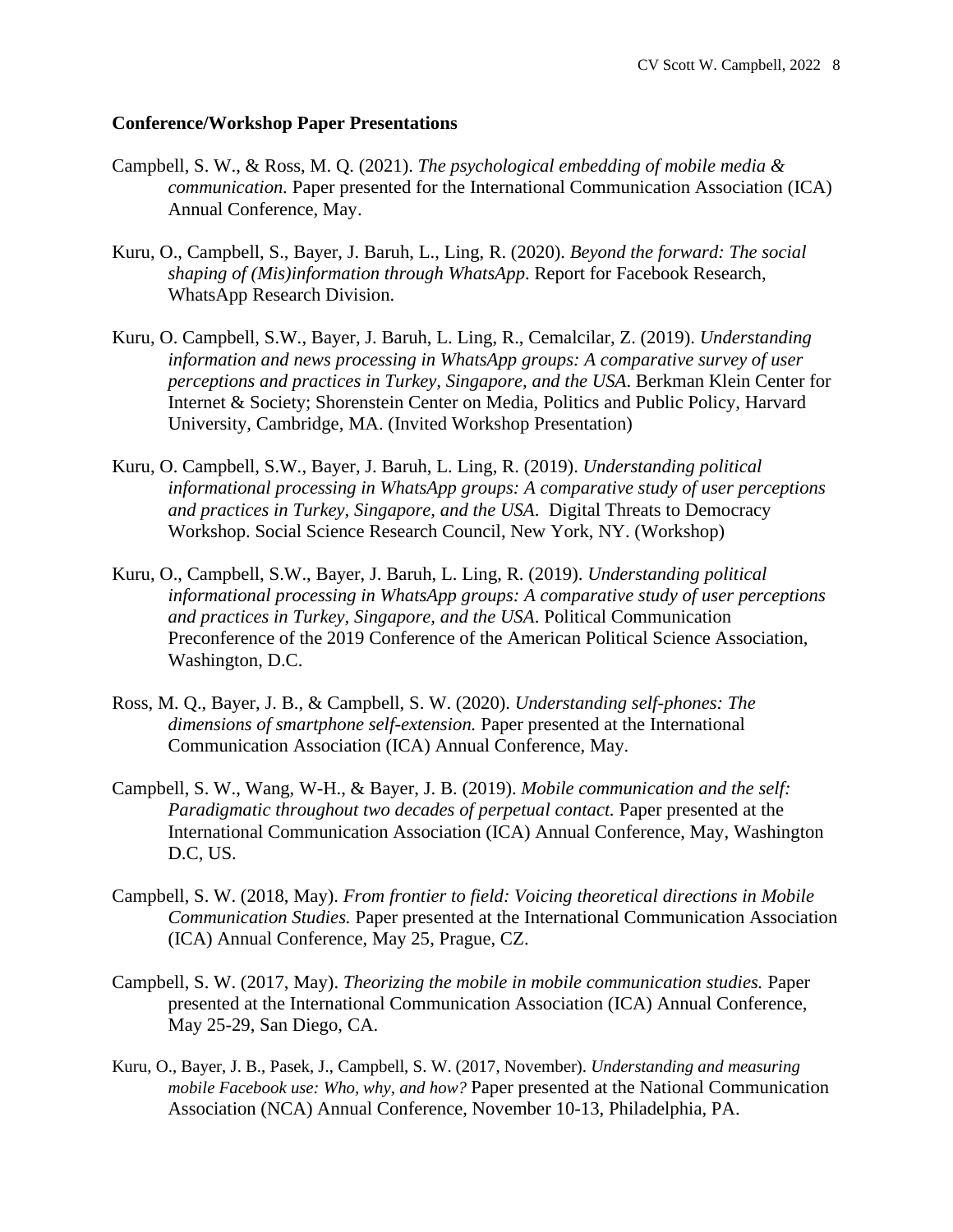- Campbell, S. W. (2015, March). *Mobile communication and network privatism: Reaching in at the expense of reaching out?* **Keynote address** for the International Conference on Public and Private in Mobile Communications. March 19-20, Cohilva, Portugal.
- Lee, H., Kwak, N., & Campbell, S. W. (2014, May). *Mobile communication and hearing the other side: A cross-national study.* Paper presented at the International Communication Association (ICA) Annual Conference, May 22–26, Seattle, WA.
- Bayer, J. B. Dal Cin, S., Campbell, S. W., & Panel, E. (2014, May). *Auto-immersion and the self-regulation of mobile communication.* Paper presented at the International Communication Association (ICA) Annual Conference, May 22–26, Seattle, WA.
- Bayer, J. B., Campbell, S. W., & Ling, R. (2014, May). *Mobile communication habits and the mobile middle.* Paper presented at the Mobile Communication Preconference of the International Communication Association (ICA) Annual Conference, May 22–26, Seattle, WA.
- Bayer, J. B., Campbell, S. W., & Ling, R. (2013, June). *Mobile automaticity: A theory of mobile and social habits.* Paper presented at the ICA mobile communication preconference, Ten Years on – Looking Forward in ICT Research. London, UK.
- Lee, H., Kwak, N., & Campbell, S. W. (2013, June). *Mobile communication and democracy: Interactive role of disparate mobile phone usage patterns in facilitating deliberative and participatory democracy.* Paper presented at the annual meeting of the International Communication Association. London, UK.
- Lee, H., Kwak, N., Campbell, S. W., & Ling, R. (2013, June). *Mobile communication and political participation in South Korea: Examining the intersections between informational and relational uses.* Paper presented at the annual meeting of the International Communication Association. London, UK.
- Campbell, S. W., & Bayer, J. B., & Ling, R. (2013, April). *The case of the disappearing phone: Implications of Google Glass for the embeddedness of mobile communication.* Paper presented at the Boston University Living Inside Mobile Social Media conference. Boston, MA.
- Campbell, S. W., & Bayer, J. B. (2013, April). *Texting while driving: Can mindfulness suppress the habit?* Paper presented at the University of Michigan Cell Phone and Self conference. Ann Arbor, MI.
- Lippman, J., & Campbell, S. W. (2013, April). *Adolescent sexting: Damned if you do, damned if you don't … if you're a girl*. Paper presented at the annual meeting of the Central States Communication Association. Kansas City, MO.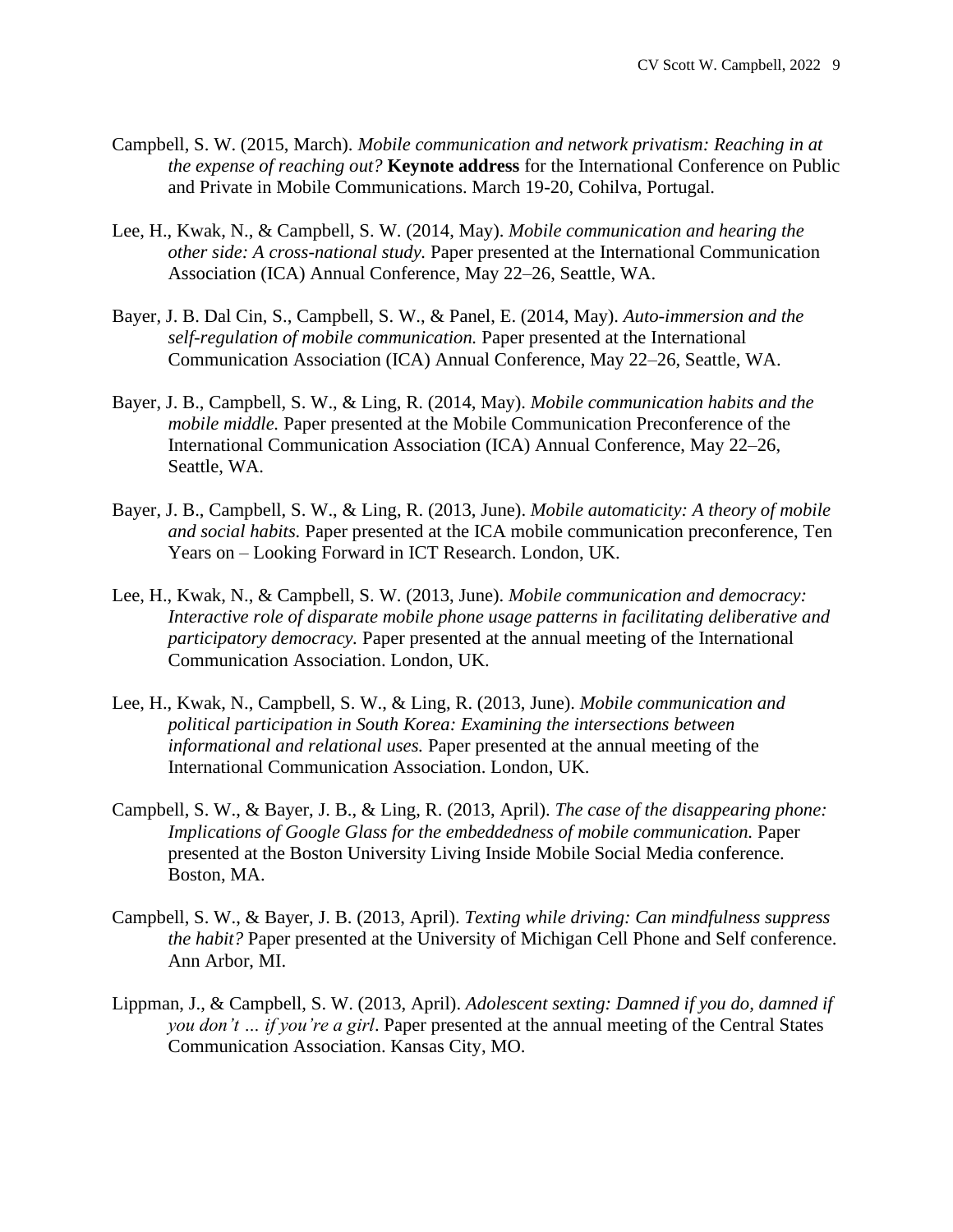- Campbell, S. W., & Park, Y-J. (2012, November). *Predictors of adolescent sexting: A survey of teens in the US*. Paper presented at the annual meeting of the National Communication Association. Orlando, FL.
- Lee, H., Kwak, N., & Campbell, S. W. (2012, August). *Hearing the other side revisited: The interplay of cross-cutting discussion and strong tie homogeneity in facilitating deliberative and participatory democracy.* Paper presented at the annual meeting of the Association for Education in Journalism and Mass Communication. Chicago, IL.
- Lippman, J., & Campbell, S. W. (2012, May). *Teenagers and sexting: Perceived norms and sexual double standard*. Paper presented at the annual meeting of the International Communication Association. Pheonix, AZ.
- Vanden Abelee, M., Campbell, S. W., & Roe, K. (2012, May). *Sexting, mobile porn use and the mobile youth culture: Boys' and girls' popularity, need for popularity, and perceived peer pressure.* Paper presented at the ICA preconference, Mobile Communication, Community, and Locative Media: From the Everyday to the Revolutionary. Pheonix, AZ.
- Kwak, N., Campbell, S.W., & Kim, D.H. (May, 2012). *Social media use and political engagement: Nonlinear interplay between categories of social networking sites and age groups in Korea.* Paper presented at the New Media and Citizenship in Asia Pre-Conference, International Communication Association, Phoenix, AZ.
- Brown, K., Betz, D., Kwak, N., & Campbell S.W. (July, 2012). *False learning: Humor, irony, and political knowledge.* Paper presented at the annual meeting of the International Society of Political Psychology. Chicago, IL.
- Bayer, J. B., Campbell, S. W., & Klein, R. (2012, January). *Learning and/or texting on autopilot: The role of norms, attitudes, and automaticity in class behavior.* Poster presented at the 13<sup>th</sup> annual meeting of the Society for Personality and Social Psychology, San Diego.
- Yu, R., & Campbell, S. W., & Kwak, N. (2011, September). *An investigation of the interplay between mobile communication, network ties, and civic engagement: Implications for trust in others*. Paper presented at the 64<sup>th</sup> annual conference of the World Association for Public Opinion Research. Amsterdam.
- Campbell, S. W., & Kwak, N. (2011, May). *Mobile communication and the personalization of public life: Implications for open dialogue.* Paper presented at the ICA preconference, Seamlessly Mobile? Mobile Communication @ a Crossroads. Boston.
- Kwak, N., Campbell, S. W., & Choi, J., & Bae, S-Y. (2011, May). *Mobile communication and public affairs engagement in Korea: An examination of non-linear relationships between mobile phone use and engagement across age groups.* Paper presented at the annual meeting of the International Communication Association. Boston. *[Top Paper Award for the Korean Studies Division]*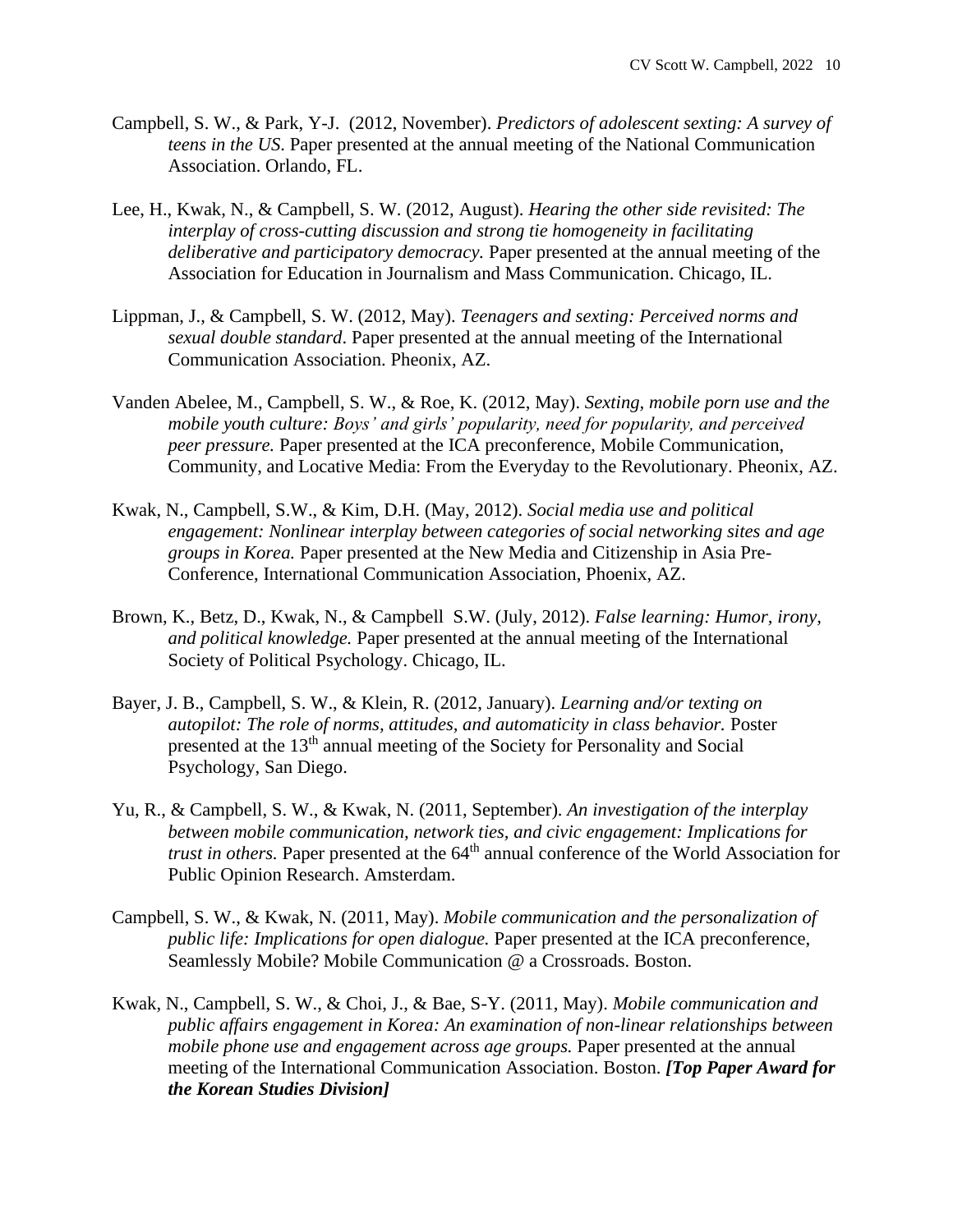- Ling, R., Bjelland, J., Sundsøy , P. R., & Campbell, S. W. (2011, May). *Small circles: Mobile telephony and the cultivation of the private sphere.* Paper presented at the annual meeting of the International Communication Association. Boston.
- Kwak, N., & Campbell, S. W. (2011, March). *Mobile phone use and social capital in South Korea: A study of interactive relationships between patterns of mobile-mediated communication and social values.* Paper presented at the Annual meeting of the Association for Asian Studies. Honolulu.
- Lenhart, A., Ling, R., Campbell, S. W., & Purcell, K. (2011, March). *The new centrality of mobile phones: How adolescents text and talk with friends compared with other forms of communication.* Paper presented at the Annual meeting of the Society for Research in Child Development. Montreal.
- Campbell, S. W., & Kwak, N., Bae, S-Y., Brown, K., Lee, H., & Yu, R. (2010, August). *Mobile communication and the personalization of public life: Implications for open dialogue.* Paper presented at the annual meeting of the Association for Education in Journalism and Mass Communication, Denver.
- Campbell, S. W., & Kwak, N., & Ling, R. (2010, June). *Mobile communication and social capital: A comparison of Korea and the U.S.* Paper presented at the ICT and Performance Symposium, New York.
- Bae, S-Y, Kwak, N., & Campbell, S. W. (2010, June). *Discussing politics online: The interactive relationship between offline political talk and online political discussion*. Paper presented at the annual meeting of the International Communication Association, Singapore.
- Campbell, S. W., & Yu R. (2009, November). *Uses of new media for civic engagement: New opportunities, new challenges for volunteer workers.* Paper presented at the annual meeting of the National Communication Association, Chicago.
- Kwak, N. & Campbell, S. W. (2009, October). *Informational media use, efficacy, and political participation in the 2008 U. S. presidential campaign.* Paper presented at the Mobile Communication and Social Capital Symposium, Seoul.
- Campbell, S. W., & Kwak, N. (2009, May). *The role of mobile communication and social networks in civic life: A study of U.S. adults.* Paper presented at the ICA preconference, Mobile Communication: Brining Us Together or Tearing Us Apart? Chicago.
- Campbell, S. W., & Kwak, N. (2008, May). *Mobile communication and the public sphere: Linking patterns of use to civic and political engagement.* Paper presented at the ICA preconference, The Global and Globalizing Dimensions of Mobile Communication: Developing or Developed?, Montreal.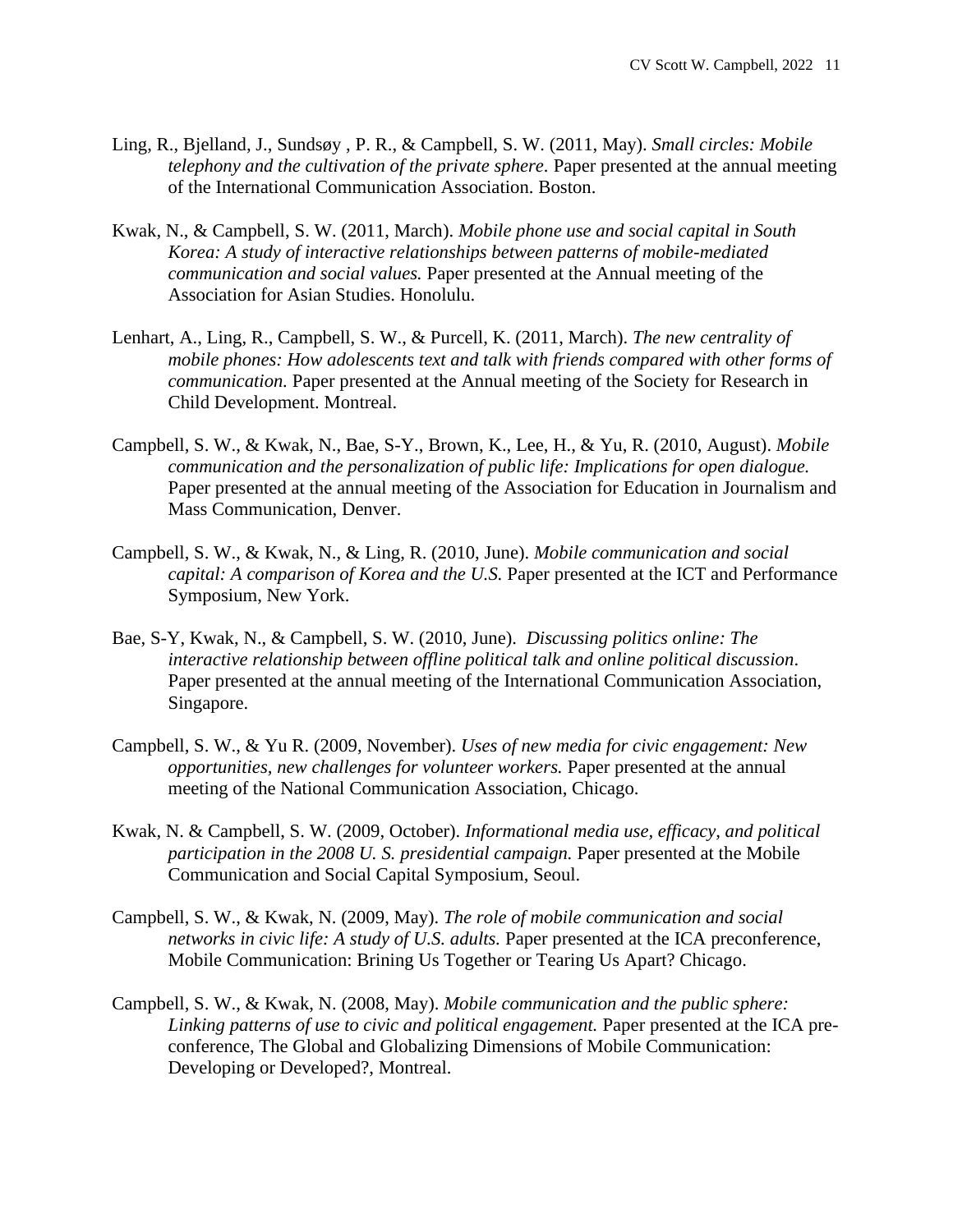- Campbell, S. W. (2007, May). *Perceptions of mobile phone use in public: The roles of individualism, collectivism, and level of engagement.* Paper presented at the annual meeting of the International Communication Association, San Francisco.
- Campbell, S. W., & Kwak, N. (2007, May). *Mobile communication and social capital in localized, glocalized, and scattered networks.* Paper presented at the ICA pre-conference, Mobile Communication: Bringing us Together or Tearing us Apart?, San Francisco.
- Hashimoto, S. D., & Campbell, S. W. (2007, January). *The life of mobile data: Traces of self and other.* Paper presented at the 20<sup>th</sup> Simposio Internacional Comunicacion Social, Santiago de Cuba.
- Campbell, S. W. (2006, November). *The college classroom as a site for mobile communication: Perceptions of ringing, cheating, and classroom policies.* Paper presented at the annual meeting of the National Communication Association, San Antonio. *[Top Paper Award for the Human Communication and Technology Division]*
- Campbell, S. W. (2006, November). *Mobile communication in Alcoholics Anonymous: New insights into new "sites" for recovery-related interaction.* Paper presented at the annual meeting of the National Communication Association, San Antonio.
- Campbell, S. W. (2006, June). *A cross-cultural comparison of perceptions and uses of mobile telephony.* Paper presented at the annual meeting of the International Communication Association, Dresden.
- Campbell, S. W. (2006, June). *Assessments of mobile phone use in public settings: A crosscultural study.* Paper presented at the annual meeting of the International Communication Association, Dresden.
- Campbell, S. W. (2005, May). *A journey to the core of Apparatgeist through the fashion and function of mobile telephony.* Paper presented at the Center for Mobile Communication Studies Workshop on Mobile Communication and the Network Society, New Brunswick, NJ.
- Campbell, S. W. (2004, November). *Normative mobile phone use in public settings.* Paper presented at the annual meeting of the National Communication Association, Chicago, IL.
- Campbell, S. W. (2004, November). *The social construction of mobile telephony.* Paper presented at the annual meeting of the National Communication Association, Chicago, IL.
- Campbell, S. W., & Bunz, U. (2002, November). *Interpretation of discursive fragments, or: Answers to the old "What's in a word?" question.* Paper presented at the annual meeting of the National Communication Association, New Orleans, LA.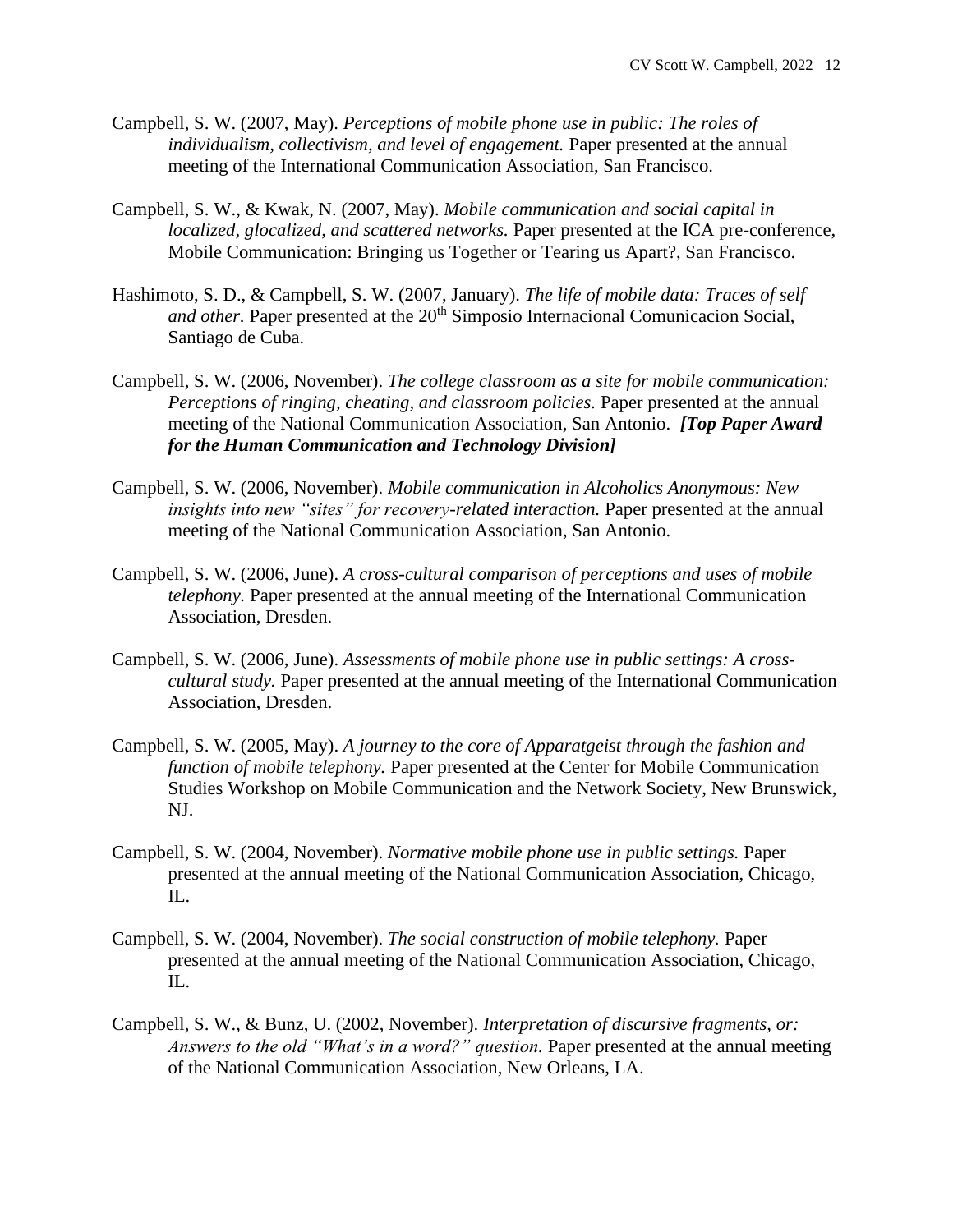- Bunz, U., & Campbell, S. W. (2002, October). *Politeness accommodation in electronic mail, or: Up to what is Dr. Aitken?* Presented at the 3rd Conference of the Association of Internet Researchers, Maastricht, The Netherlands.
- Campbell, S. W., & Neer, M. R. (2001, November). *The relationship between select interpersonal traits and perceptions of computer-mediated communication.* Paper presented at the annual meeting of the National Communication Association, Atlanta, GA.
- Jerome, A. M., & Campbell, S. W. (2001, November). *Collecting survey data on-line: Problems and propositions.* Paper presented at the annual meeting of the National Communication Association, Atlanta, GA.
- Russo, T. C., & Campbell, S. W. (2001, November). *Perceptions of mediated presence in an asynchronous online course: Interplay of communication behaviors and medium.* Paper presented at the annual meeting of the National Communication Association, Atlanta, GA.
- Campbell, S. W., & Neer, M. R. (2001, October). *The influence of communication traits on uses of computer-mediated communication.* Paper presented at the annual meeting of the National Communication Association, Seattle, WA.
- Campbell, S. W. (2000, March). *Explaining sex-based communication differences.* Paper presented at the annual meeting of the Central States Communication Association, Detroit, MI.
- Campbell, S. W. (1999, October). *An investigation of biological sex as a predictor of interaction involvement and the reward factor of unwillingness to communicate.* Paper presented at the annual meeting of the Organization for the Study of Communication, Language and Gender, Wichita, KS.
- Russo, T. C., & Campbell, S. W. (1998, November). *An online graduate class in communication technology: Outcomes and lessons learned.* Paper presented at the annual meeting of the National Communication Association, New York.

**TEACHING** (\* denotes graduate-level course)

2005-present Department of Communication Studies, University of Michigan

Courses taught: Social Media, Self, and Society\*

Mobile Communication and Society\*

First-year Graduate Project\*

Views on the News

Media Processes and Effects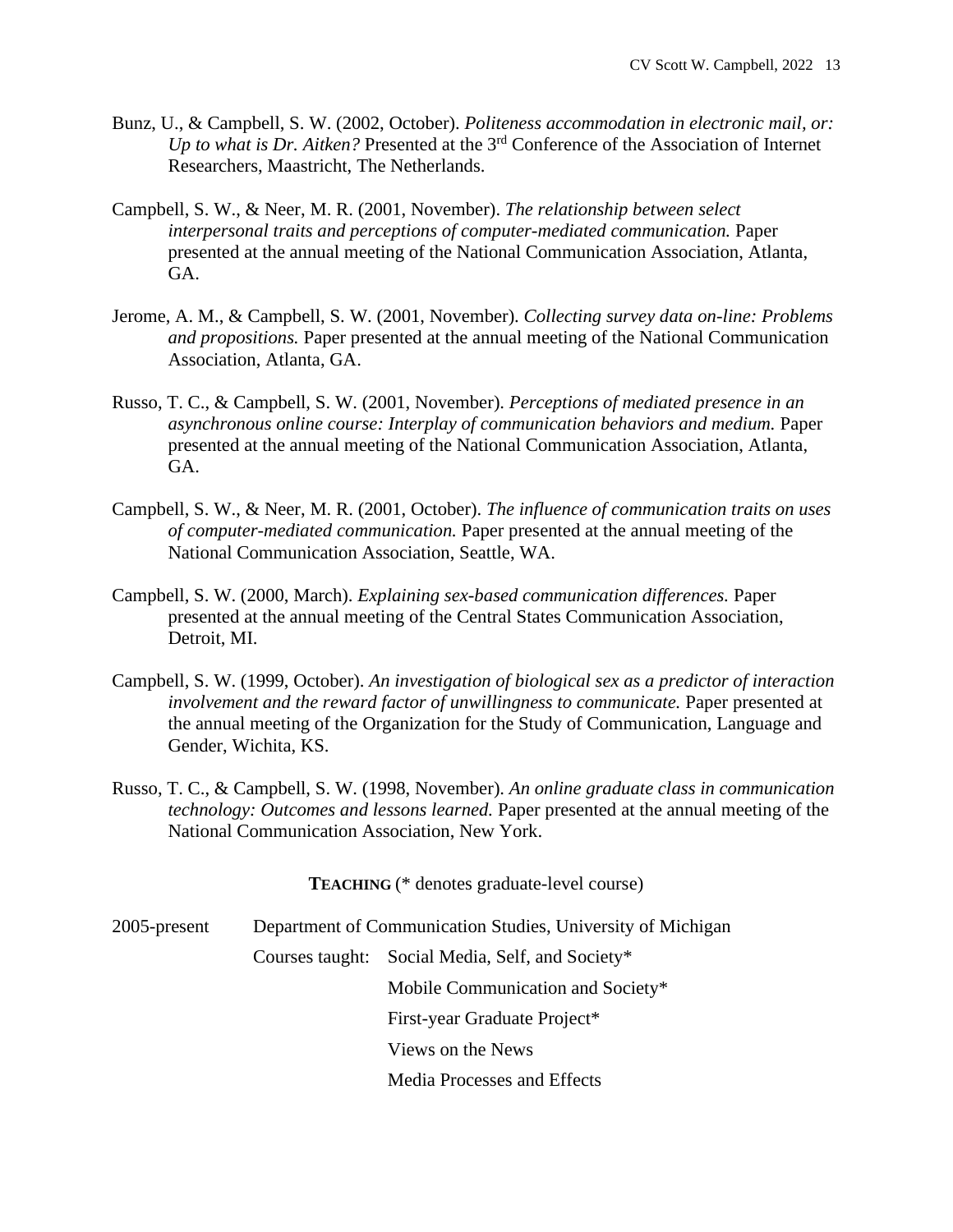|           |                                                        | Social Consequences of Mobile Communication                             |  |
|-----------|--------------------------------------------------------|-------------------------------------------------------------------------|--|
|           |                                                        | <b>Computer-Mediated Communication</b>                                  |  |
|           |                                                        | Honor's Thesis Program Director                                         |  |
| 2002-2005 | College of Communication, Hawaii Pacific University    |                                                                         |  |
|           | Courses taught:                                        | Computer-Mediated Communication*                                        |  |
|           |                                                        | Research Methods*                                                       |  |
|           |                                                        | Introduction to Human Communication*                                    |  |
|           |                                                        | Capstone Graduate Seminar*                                              |  |
|           |                                                        | Organizational Communication*                                           |  |
|           |                                                        | Organizational Communication*                                           |  |
|           |                                                        | Writing for the Master's Thesis/Professional Paper I*                   |  |
|           |                                                        | Writing for the Master's Thesis/Professional Paper II*                  |  |
|           |                                                        | <b>Communication Theory</b>                                             |  |
|           |                                                        | Mass Communication in the Digital Age                                   |  |
| 1999-2002 | Communication Studies Department, University of Kansas |                                                                         |  |
|           | Courses taught<br>or assisted:                         | <b>Behavioral and Social Science Research Methods</b>                   |  |
|           |                                                        | <b>Effective Internet Communication</b>                                 |  |
|           |                                                        | Introduction to Organizational Communication                            |  |
|           |                                                        | <b>Effective Business Communication</b>                                 |  |
|           |                                                        | Speaker-Audience Communication                                          |  |
| 1999-2002 |                                                        | Communication Studies Department, University of Missouri-Kansas City,   |  |
|           | Courses taught:                                        | <b>Small Group Communication</b>                                        |  |
|           |                                                        | <b>Public Speaking</b>                                                  |  |
|           |                                                        | <b>Advanced Public Speaking</b>                                         |  |
| 1999      | Kansas City, MO                                        | Lecturer, Communication and Fine Arts Department, Rockhurst University, |  |
|           | Course taught:                                         | <b>Fundamentals of Communication</b>                                    |  |

# **GRADUATE ADVISING**

Edwin Wang, present primary dissertation adviser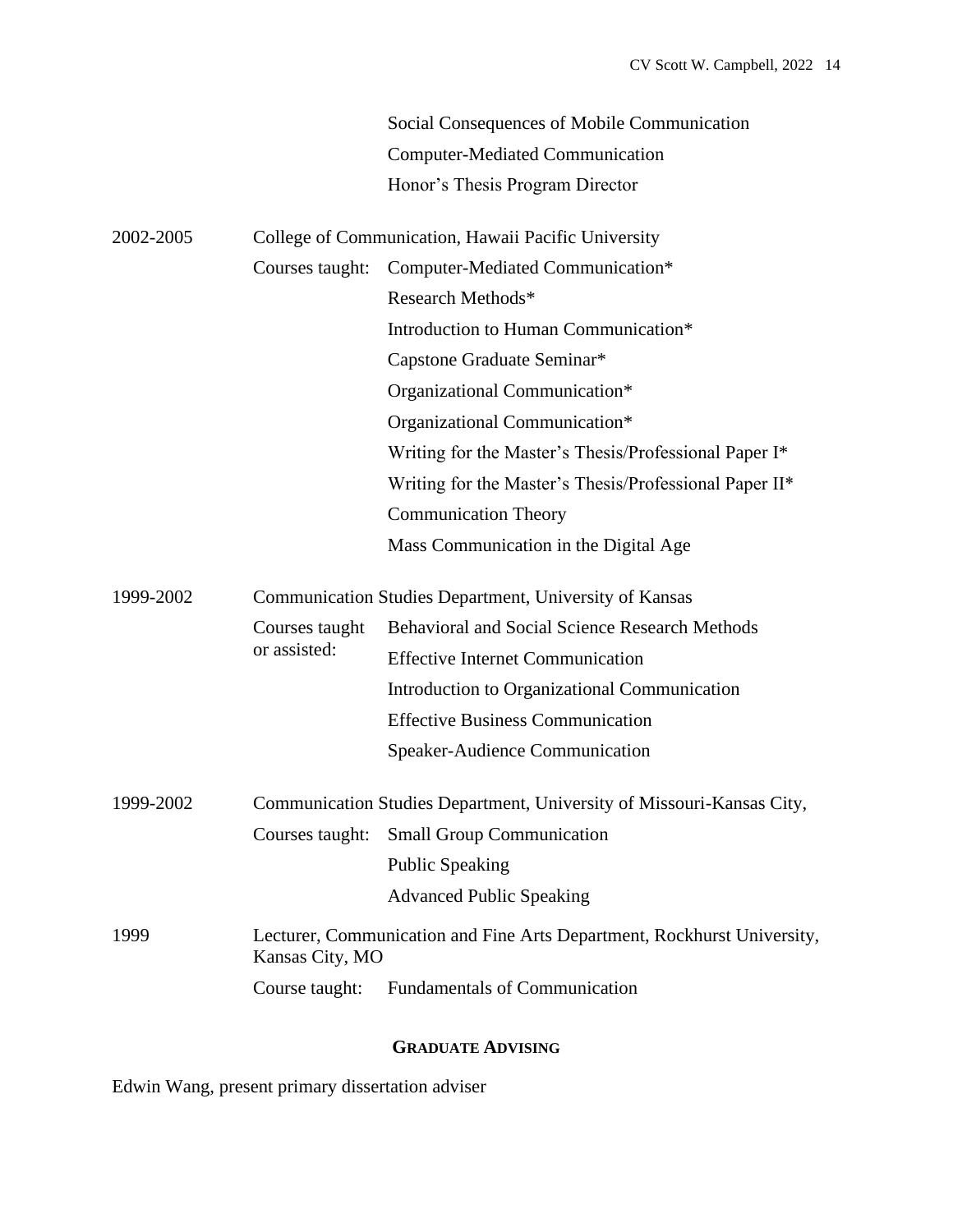Fan Liang, present dissertation committee member Sage Lee, dissertation committee member, completed 2020 Penny Trieu, present dissertation committee member, completed 2019 Halie Wehnholdt, present dissertation committee member, completed 2018 Joe Bayer, PhD primary dissertation adviser, completed 2016 Rebecca Yu, PhD primary dissertation adviser, completed 2015 Yu Won Oh, PhD primary dissertation adviser, completed 2015 Soo Young Bae, PhD dissertation committee member, completed 2014 Seung Mo Jang, PhD dissertation committee member, completed 2014 Troels Bertels, PhD dissertation external examiner, completed 2013 Grace Yang, PhD dissertation committee member, completed 2012 Daniel Halpern, PhD dissertation committee member, completed 2012 Jude Yew, PhD dissertation committee member, completed 2011 Yong Jin Park, PhD dissertation committee member, completed 2008 Zac Gershberg, MA thesis adviser, completed 2004

#### **EDITORIAL POSITIONS (PAST & PRESENT)**

New Media & Society (special issue co-editor, Volume 24) Journal of Communication (editorial board member) Journal of Computer-Mediated Communication (editorial board member) New Media and Society (editorial board member) Journal of Broadcast and Electronic Media (editorial board member) Mobile Media and Communication (editorial board member) Perspectives in Psychological Science (editorial board member) Annals of the International Communication Association (editorial board member)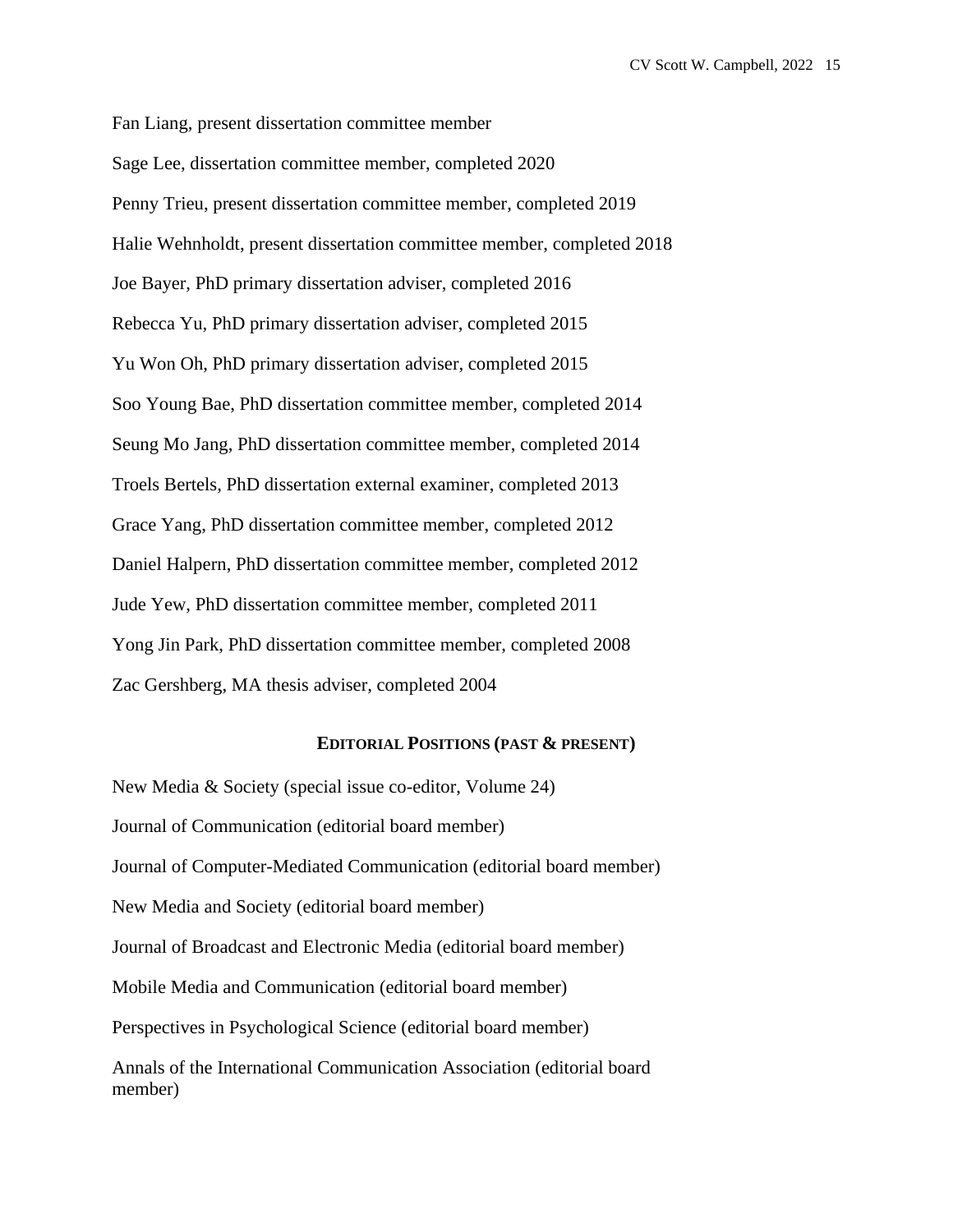Human Communication Research (past associate editor)

Mobile Communication Research Series (editorial board member, past editor)

Revista Chilena de Communicacion (editorial board member)

Encyclopedia of Mobile Phone Behavior (editorial board member)

## **DEPARTMENTAL LEADERSHIP AND UNIVERSITY SERVICE**

| 2020-        | Curriculum Committee, Digital Studies Institute, University of Michigan.                                                                       |  |  |
|--------------|------------------------------------------------------------------------------------------------------------------------------------------------|--|--|
| 2020         | Executive Committee, Digital Studies Institute, University of Michigan.                                                                        |  |  |
| 2019-2020    | Chair, Race and Digital Media Search Committee, Department of<br>Communication & Media – Digital Studies Institute, University of Michigan.    |  |  |
| 2019         | Member, Post-Doctoral Search Committee, Digital Studies Institute,<br>University of Michigan.                                                  |  |  |
| 2018-present | Member, Executive Committee, Department of Communication, University of<br>Michigan                                                            |  |  |
| 2017-2018    | Member, Design Taskforce, Digital Studies Institute, University of Michigan.                                                                   |  |  |
| 2016-2019    | Member, John D. Evans Endowed Chair Search Committee, Department of<br>Communication Studies and School of Information, University of Michigan |  |  |
| 2016-2017    | Chair, Tenure and Promotion Review Panel, Department of Communication<br>Studies, University of Michigan.                                      |  |  |
| 2016-2017    | Chair, Third-year Review Panel, Department of Communication Studies,<br>University of Michigan                                                 |  |  |
| 2014-2015    | Member, Communication Advisory Board, University of Michigan.                                                                                  |  |  |
| 2012-2014    | Member, Executive Committee, Department of Communication Studies,<br>University of Michigan.                                                   |  |  |
| 2012-2015    | (Elected) Member, University of Michigan Faculty Senate.                                                                                       |  |  |
| 2012-2013    | Member, Nominating Committee, University of Michigan College of<br>Literature, Science, and the Arts.                                          |  |  |
| 2012-2013    | Member, Global Media Search Committee, Department of Communication<br>Studies, University of Michigan.                                         |  |  |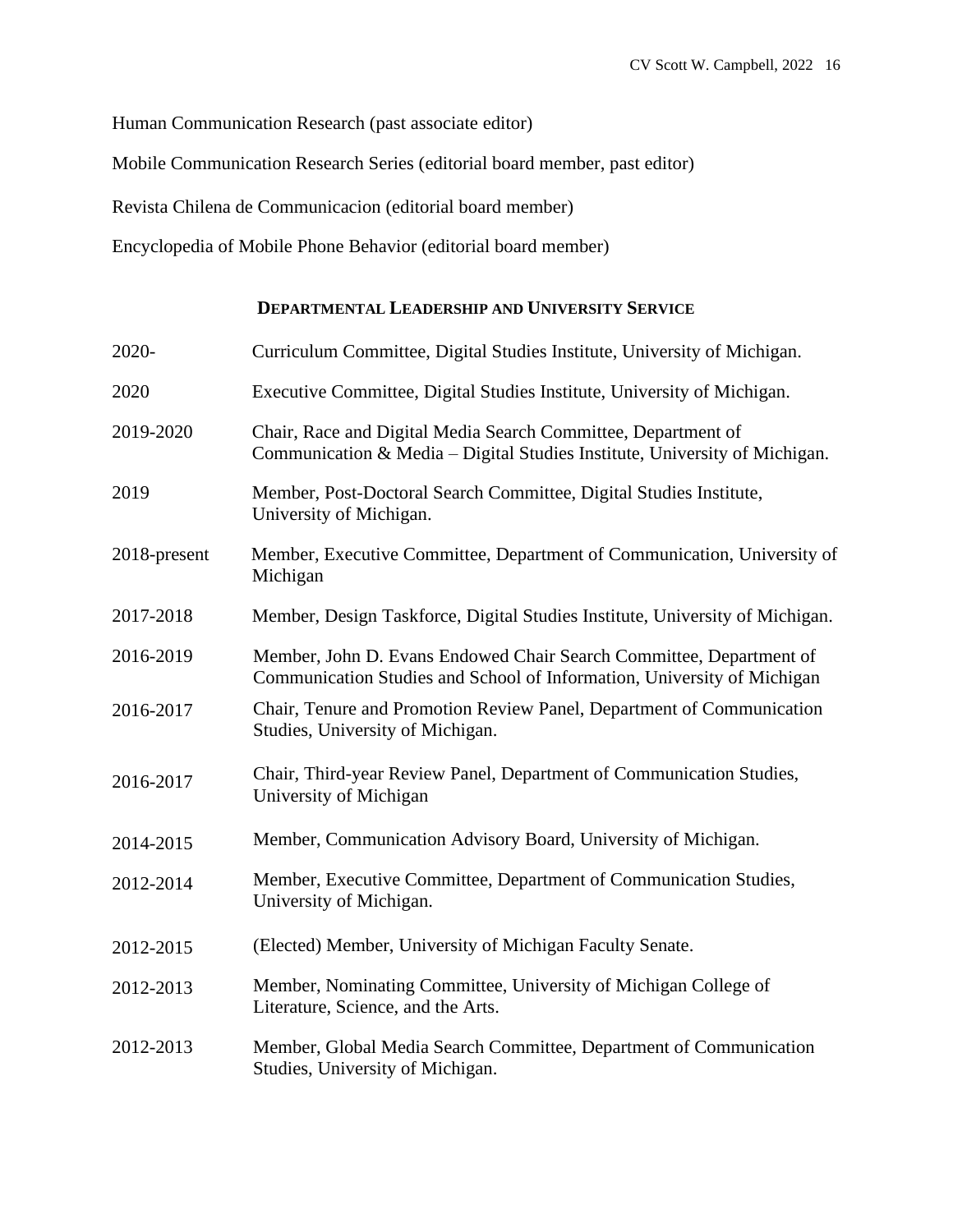| 2009      | Member, Media Effects Search Committee, Department of Communication<br>Studies, University of Michigan. |  |  |
|-----------|---------------------------------------------------------------------------------------------------------|--|--|
| 2007-2008 | Chair, New Media Search Committee, Department of Communication<br>Studies, University of Michigan.      |  |  |
| 2007      | Judge, Rackham Pre-doctoral Fellowship Review Committee.                                                |  |  |
| 2005-2006 | Member, New Media Search Committee, Department of Communication<br>Studies, University of Michigan.     |  |  |
| 2006      | Faculty Mentor, New Student Mentor Program, University of Michigan.                                     |  |  |
| 2003-2005 | Graduate Council Chair, College of Communication, Hawaii Pacific<br>University.                         |  |  |
| 2003-2005 | Graduate Curriculum Policies Committee Member, Hawaii Pacific University.                               |  |  |
| 2003-2005 | Sponsor, Phi Sigma Honor Society, Hawaii Pacific University.                                            |  |  |
| 2002-2003 | PR/Corporate Communication Advisory Council Chair, Hawaii Pacific<br>University.                        |  |  |
| 2003      | College of Communication Technology Resources Committee Member,<br>Hawaii Pacific University.           |  |  |
| 2002      | Library Liaison, College of Communication, Hawaii Pacific University.                                   |  |  |
|           | FELLOWSHIPS, GRANTS, AWARDS, AND SPONSORSHIPS                                                           |  |  |
| 2018      | WhatsApp Research Award for Social Science and Misinformation, \$28,400                                 |  |  |
| 2014      | Marsh faculty development grant, University of Michigan, \$30,000.                                      |  |  |
| 2012      | Marsh faculty development grant, University of Michigan, \$12,000.                                      |  |  |
| 2012      | Pohs faculty development grant, University of Michigan, \$7,000.                                        |  |  |
| 2010      | Sponsored survey of ICT and social capital in U.S. and S. Korea, The Conference<br>Board, \$75,000.     |  |  |
| 2009      | Pohs faculty development grant, University of Michigan, \$9,000.                                        |  |  |
| 2008      | Marsh faculty development grant, University of Michigan, \$10,000.                                      |  |  |
| 2006      | Marsh faculty development grant, University of Michigan, \$10,000.                                      |  |  |